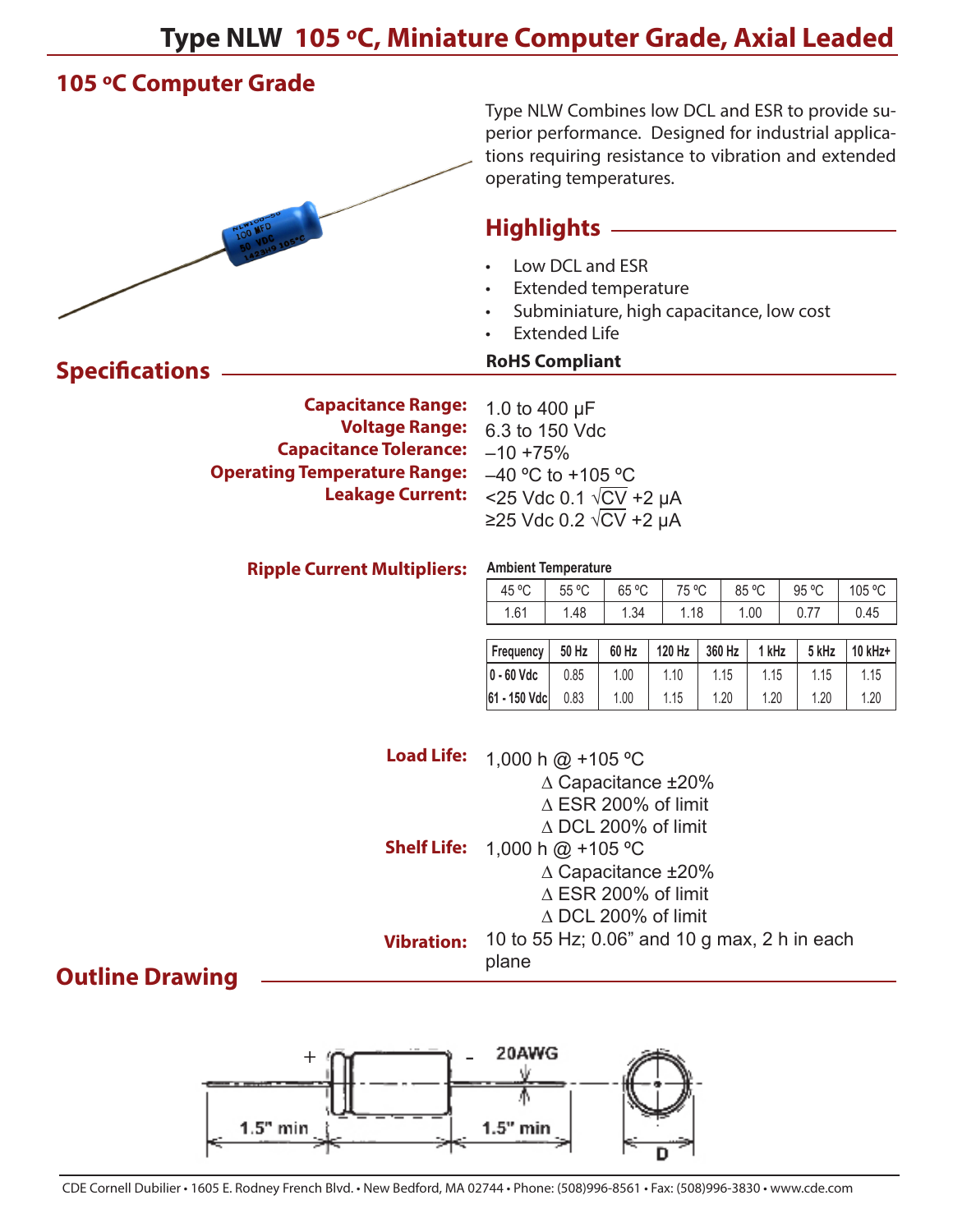## **Type NLW 105 ºC, Miniature Computer Grade, Axial Leaded Part Numbering System**



 $\mathbf{I}$  $N_L$ W  $1 = 1 \mu$ F  $6 = 6.3 \text{ Vdc}$   $E =$  Epoxy end seal = 10 µF **16** = 16 Vdc **Blank** = No epoxy  $200 = 200 \text{ }\mu\text{F}$  **100** = 100 Vdc For epoxy add the following to length Can Dia Inches + Length Inches  $0.197 - 0.315$  + 0.0512  $0.394 - 0.512 + 0.0630$  $0.630 - 0.709 + 0.0709$ 

## **Ratings**

|                  |                                      |                                 | <b>Ripple Current</b>   | <b>Nominal</b>       |                |                                                                     |                         | <b>Ripple Current</b> | <b>Nominal</b>     |  |  |
|------------------|--------------------------------------|---------------------------------|-------------------------|----------------------|----------------|---------------------------------------------------------------------|-------------------------|-----------------------|--------------------|--|--|
|                  |                                      | <b>ESR Max</b><br><b>120 Hz</b> | @85 °C<br><b>120 Hz</b> | <b>Size</b><br>D x L |                |                                                                     | <b>ESR Max</b>          | @85 °C                | <b>Size</b>        |  |  |
| Cap<br>$(\mu F)$ | <b>Catalog</b><br><b>Part Number</b> | $(\Omega)$                      | (A)                     | (Inches)             | Cap            | <b>Catalog</b><br><b>Part Number</b>                                | 120 Hz                  | <b>120 Hz</b>         | D x L              |  |  |
|                  | 6.3 Vdc (8 Vdc Surge)                |                                 |                         |                      |                | $(\Omega)$<br>$(\mu F)$<br>(A)<br>(Inches)<br>25 Vdc (30 Vdc Surge) |                         |                       |                    |  |  |
| 200              | NLW200-6                             | $\overline{2}$                  | 0.25                    | $0.40 \times 0.88$   | 100            | NLW100-25                                                           | 2.70                    | 0.195                 | $0.40 \times 0.88$ |  |  |
|                  |                                      | 12 Vdc (14 Vdc Surge)           |                         |                      | 150            | NLW150-25                                                           | 1.80                    | 0.260                 | $0.40 \times 1.06$ |  |  |
| 15               | NLW15-12                             | 17.7                            | 0.056                   | $0.28 \times 0.57$   | 200            | NLW200-25                                                           | 1.30                    | 0.320                 | $0.40 \times 1.06$ |  |  |
| 100              | NLW100-12                            | 3.3                             | 0.150                   | $0.32 \times 0.81$   | 250            | NLW250-25                                                           | 1.06                    | 0.400                 | $0.40 \times 1.57$ |  |  |
| 200              | NLW200-12                            | 1.7                             | 0.270                   | $0.40 \times 0.94$   | 300            | NLW300-25                                                           | 0.88                    | 0.420                 | $0.40 \times 1.57$ |  |  |
| 250              | NLW250-12                            | 1.3                             | 0.290                   | $0.40 \times 0.94$   |                |                                                                     | 50 Vdc (65 Vdc Surge)   |                       |                    |  |  |
|                  |                                      | 16 Vdc (20 Vdc Surge)           |                         |                      | 1              | <b>NLW1-50</b>                                                      | 200.0                   | 0.020                 | $0.28 \times 0.57$ |  |  |
| 10               | NLW10-16                             | 26.50                           | 0.047                   | $0.28 \times 0.57$   | 2              | <b>NLW2-50</b>                                                      | 100.0                   | 0.026                 | $0.28 \times 0.57$ |  |  |
| 15               | NLW15-16                             | 17.70                           | 0.056                   | $0.28 \times 0.57$   | 3              | <b>NLW3-50</b>                                                      | 67.0                    | 0.030                 | $0.28 \times 0.57$ |  |  |
| 20               | NLW20-16                             | 16.60                           | 0.062                   | $0.28 \times 0.57$   | 4              | <b>NLW4-50</b>                                                      | 50.0                    | 0.034                 | $0.28 \times 0.57$ |  |  |
| 25               | NLW25-16                             | 13.30                           | 0.072                   | $0.28 \times 0.69$   | $\,$ 5 $\,$    | <b>NLW5-50</b>                                                      | 40.0                    | 0.037                 | $0.28 \times 0.57$ |  |  |
| 30               | NLW30-16                             | 11.10                           | 0.078                   | $0.28 \times 0.69$   | 6              | <b>NLW6-50</b>                                                      | 33.0                    | 0.039                 | $0.28 \times 0.57$ |  |  |
| 50               | NLW50-16                             | 6.70                            | 0.108                   | $0.32 \times 0.76$   | 8              | <b>NLW8-50</b>                                                      | 25.0                    | 0.046                 | $0.28 \times 0.69$ |  |  |
| 75               | NLW75-16                             | 4.50                            | 0.136                   | $0.34 \times 0.81$   | 10             | NLW10-50                                                            | 20.0                    | 0.052                 | $0.28 \times 0.69$ |  |  |
| 100              | NLW100-16                            | 3.30                            | 0.150                   | $0.34 \times 0.81$   | 15             | NLW15-50                                                            | 13.5                    | 0.068                 | $0.32 \times 0.69$ |  |  |
| 150              | NLW150-16                            | 2.20                            | 0.225                   | $0.40 \times 0.88$   | 20             | NLW20-50                                                            | 10.0                    | 0.076                 | $0.32 \times 0.76$ |  |  |
| 200              | NLW200-16                            | 1.70                            | 0.270                   | $0.40 \times 0.94$   | 25             | NLW25-50                                                            | $8.0\,$                 | 0.090                 | $0.34 \times 0.81$ |  |  |
| 250              | NLW250-16                            | 1.30                            | 0.310                   | $0.40 \times 1.06$   | $30\,$         | NLW30-50                                                            | $6.6\,$                 | 0.115                 | $0.40 \times 0.76$ |  |  |
| 300              | NLW300-16                            | 1.10                            | 0.370                   | $0.40 \times 1.32$   | 35             | NLW35-50                                                            | 5.7                     | 0.130                 | $0.40 \times 0.88$ |  |  |
| 400              | NLW400-16                            | 0.83                            | 0.470                   | $0.40 \times 1.57$   | 40             | NLW40-50                                                            | $5.0\,$                 | 0.138                 | $0.40 \times 0.88$ |  |  |
|                  |                                      | 25 Vdc (30 Vdc Surge)           |                         |                      | 50             | NLW50-50                                                            | 4.0                     | 0.160                 | $0.40 \times 0.94$ |  |  |
| 1                | <b>NLW1-25</b>                       | 200.00                          | 0.020                   | $0.28 \times 0.57$   | 75             | NLW75-50                                                            | 2.7                     | 0.200                 | $0.40 \times 1.06$ |  |  |
| $\overline{c}$   | <b>NLW2-25</b>                       | 100.00                          | 0.026                   | $0.28 \times 0.57$   | 100            | NLW100-50                                                           | 2.0                     | 0.250                 | $0.40 \times 1.32$ |  |  |
| 3                | <b>NLW3-25</b>                       | 67.00                           | 0.030                   | $0.28 \times 0.57$   | 125            | NLW125-50                                                           | 1.6                     | 0.310                 | $0.40 \times 1.57$ |  |  |
| 4                | <b>NLW4-25</b>                       | 50.00                           | 0.034                   | $0.28 \times 0.57$   |                |                                                                     | 100 Vdc (125 Vdc Surge) |                       |                    |  |  |
| 5                | <b>NLW5-25</b>                       | 40.00                           | 0.037                   | $0.28 \times 0.57$   | $\overline{2}$ | NLW2-100                                                            | 100.0                   | 0.020                 | $0.28 \times 0.57$ |  |  |
| 10               | NLW10-25                             | 26.50                           | 0.047                   | $0.28 \times 0.57$   | 10             | NLW10-100                                                           | 20.0                    | 0.082                 | $0.40 \times 0.88$ |  |  |
| 15               | <b>NLW15-25</b>                      | 17.70                           | 0.056                   | $0.28 \times 0.57$   | 15             | NLW15-100                                                           | 13.5                    | 0.104                 | $0.40 \times 0.94$ |  |  |
| 20               | NLW20-25                             | 13.30                           | 0.063                   | $0.28 \times 0.57$   | 20             | NLW20-100                                                           | 10.0                    | 0.122                 | $0.40 \times 1.06$ |  |  |
| 25               | <b>NLW25-25</b>                      | 10.60                           | 0.082                   | $0.32 \times 0.69$   | 25             | NLW25-100                                                           | 8.0                     | 0.133                 | $0.40 \times 1.06$ |  |  |
| 35               | NLW35-25                             | 7.60                            | 0.094                   | $0.34 \times 0.76$   |                |                                                                     | 150 Vdc (180 Vdc Surge) |                       |                    |  |  |
| 40               | NLW40-25                             | 6.70                            | 0.098                   | $0.34 \times 0.76$   | 1              | NLW1-150                                                            | 200                     | 0.020                 | $0.28 \times 0.57$ |  |  |
| 50               | <b>NLW50-25</b>                      | 5.30                            | 0.115                   | $0.34 \times 0.81$   | 2              | NLW2-150                                                            | 100                     | 0.028                 | $0.28 \times 0.57$ |  |  |
| 75               | <b>NLW75-25</b>                      | 3.60                            | 0.175                   | $0.40 \times 0.88$   | 3              | NLW3-150                                                            | 67                      | 0.038                 | $0.32 \times 0.76$ |  |  |
|                  |                                      |                                 |                         |                      | 5              | NLW5-150                                                            | 40                      | 0.049                 | $0.34 \times 0.88$ |  |  |
|                  |                                      |                                 |                         |                      | 10             | NLW10-150                                                           | 20                      | 0.088                 | $0.40 \times 0.94$ |  |  |
|                  |                                      |                                 |                         |                      | 12             | NLW12-150                                                           | 17                      | 0.100                 | $0.40 \times 1.06$ |  |  |

CDE Cornell Dubilier • 1605 E. Rodney French Blvd. • New Bedford, MA 02744 • Phone: (508)996-8561 • Fax: (508)996-3830 • www.cde.com